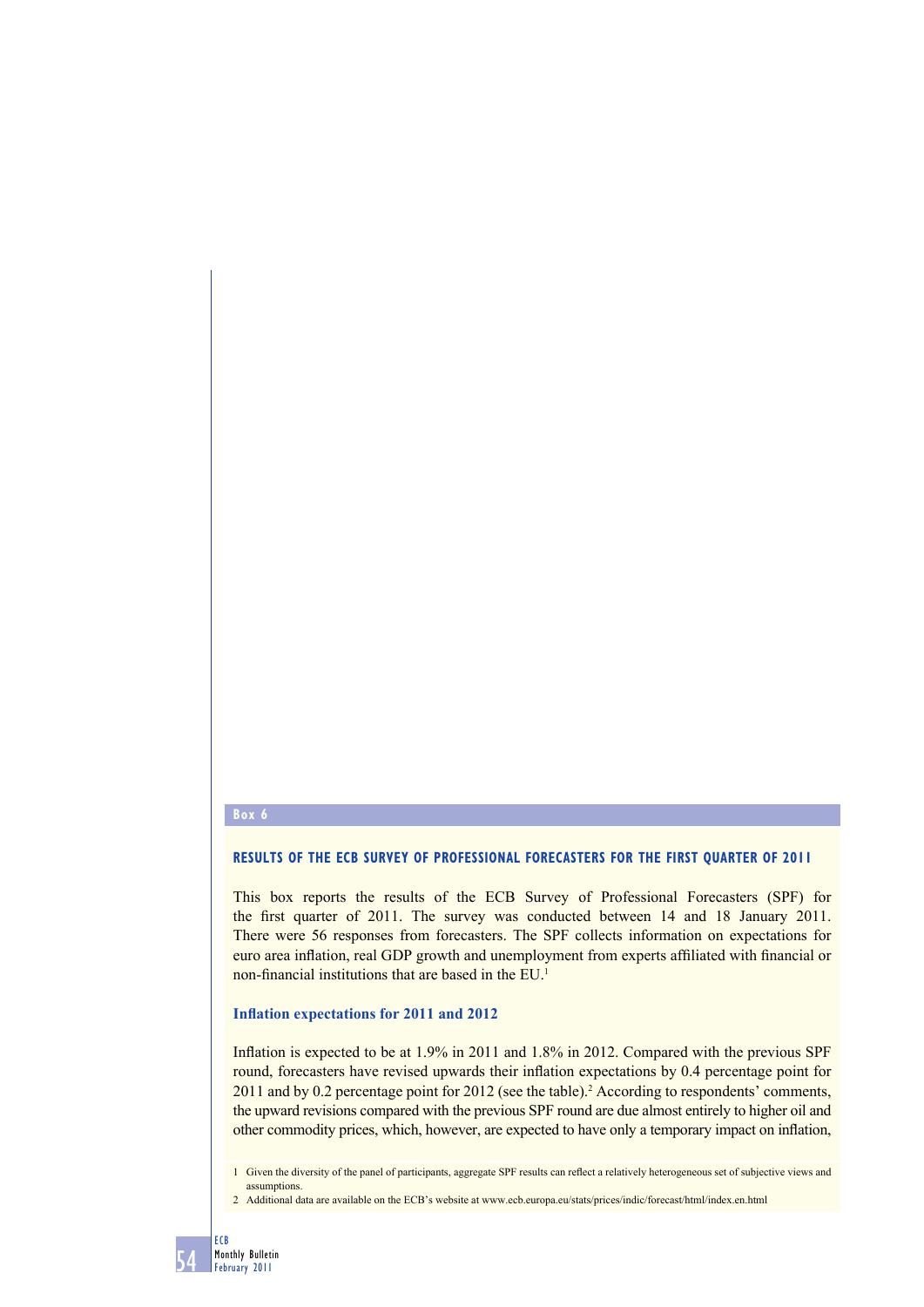Prices and costs

#### **Results of the SPF, Eurosystem staff macroeconomic projections, Consensus Economics and Euro Zone Barometer**

(annual percentage changes, unless otherwise indicated)

|                                            | <b>Survey horizon</b> |                |             |                          |                |
|--------------------------------------------|-----------------------|----------------|-------------|--------------------------|----------------|
| <b>HICP</b> inflation                      | 2011                  | December 2011  | 2012        | December 2012            | $Longer-term2$ |
| SPF Q1 2011                                | 1.9                   | 1.8            | 1.8         | 1.8                      | 2.0            |
| Previous SPF (Q4 2010)                     | 1.5                   |                | 1.6         |                          | 1.9            |
| Eurosystem staff macroeconomic projections | $1.3 - 2.3$           |                | $0.7 - 2.3$ |                          |                |
| Consensus Economics (January 2011)         | 1.8                   |                | 1.7         |                          | 2.0            |
| Euro Zone Barometer (January 2011)         | 1.7                   |                | 1.7         |                          | 2.0            |
| <b>Real GDP</b> growth                     | 2011                  | <b>O3 2011</b> | 2012        | <b>O3 2012</b>           | $Longer-term2$ |
| SPF Q1 2011                                | 1.6                   | 1.4            | 1.7         | 1.8                      | 1.9            |
| Previous SPF (O4 2010)                     | 1.5                   |                | 1.7         | ٠                        | 1.8            |
| Eurosystem staff macroeconomic projections | $0.7 - 2.1$           |                | $0.6 - 2.8$ |                          |                |
| Consensus Economics (January 2011)         | 1.5                   | 1.3            | 1.6         |                          | 1.7            |
| Euro Zone Barometer (January 2011)         | 1.5                   | 1.3            | 1.6         | 1.7                      | 1.9            |
| Unemployment rate <sup>1)</sup>            | 2011                  | November 2011  | 2012        | November 2012            | $Longer-term2$ |
| SPF Q1 2011                                | 9.9                   | 9.9            | 9.6         | 9.5                      | 8.3            |
| Previous SPF (O4 2010)                     | 10.0                  |                | 9.6         | $\overline{\phantom{a}}$ | 8.3            |
| Consensus Economics (January 2011)         | 9.9                   |                | 9.6         |                          | -              |
| Euro Zone Barometer (January 2011)         | 9.9                   |                | 9.6         |                          | 8.6            |

1) As a percentage of the labour force.

2) Longer-term expectations refer to 2015 in the Survey of Professional Forecasters, Consensus Economics and the Euro Zone Barometer.

as commodity prices are expected to stabilise in the course of 2011. Moreover, the temporarily higher input prices are expected to be passed on only partly to households, owing to the ongoing weakness in consumer demand.

These expectations are within the ranges reported in the December 2010 Eurosystem staff macroeconomic projections for the euro area. Compared with the forecasts published in the January 2011 issues of Consensus Economics and the Euro Zone Barometer, the SPF inflation expectations are slightly higher for both years.

The SPF participants were also asked to assess the probability of inflation falling within specific intervals. Compared with the previous SPF round, the aggregate probability distribution for 2011 shifted towards higher outcomes. The respondents still assigned the highest probability (38%) to the range between 1.5% and 1.9%, and a 31% probability to the range between 2.0% to 2.4%. The probability distribution for 2012 also shifted to higher outcomes compared with the previous SPF round (see Chart A). Based on the individual probability distributions, the balance of risks to these forecasts is assessed by respondents as being broadly balanced for both 2011 and 2012. According to the participants, the key upside risks to the inflation outlook are mainly: i) instability in commodity markets, which could possibly trigger higher commodity prices and subsequently a price-wage spiral; ii) increases in levies, taxes and administered prices resulting from fiscal consolidation plans; and iii) excess liquidity in international financial markets. The main downside risks to the inflation outlook are perceived to be: i) low wage pressures owing to persistently high unemployment rates; ii) relatively modest activity and ample spare capacity; and iii) a stronger euro, which would lead to lower import prices.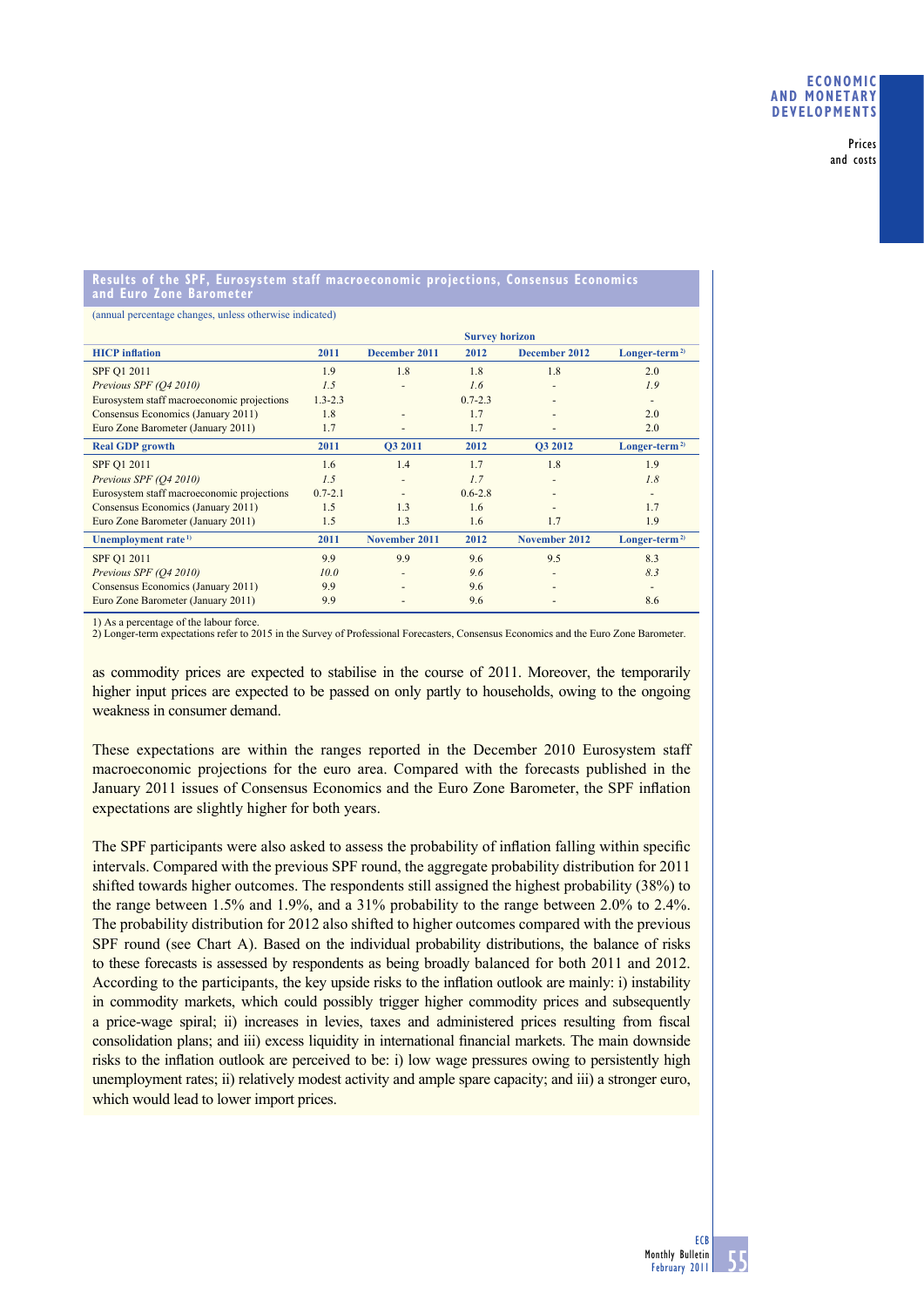

1) Corresponds to the average of individual probability distributions provided by SPF forecasters.

## **Indicators of longer-term inflation expectations**

Longer-term inflation expectations (for 2015) have been revised slightly upwards, on average to 2.0% (1.95% to two decimal places) from 1.9% (1.90% to two decimal places) in the previous SPF round. The median of the point forecasts, which is less affected by extreme values than the average point forecast, also increased from 1.9% to 2.0%. The distribution of point estimates is concentrated in the range between 1.8% and 2.0%, with a point forecast of 2.0% being reported most frequently. The average point forecast is in line with the longer-term inflation expectations provided in the October 2010 issue of Consensus Economics and with those published in the January 2011 issue of the Euro Zone Barometer (both for 2015). Finally, the probability assigned to longer-term inflation standing at 2% or above increased to 48%, after 45% in the previous SPF round.

The disagreement among forecasters in their longer-term inflation expectations, as measured by the standard deviation of their point forecasts, has fallen slightly, but remains at a relatively high level. The spread between the 25th percentile (1.9%) and the 75th percentile (2.0%) has narrowed for the first time since the third quarter of 2009, while the spread between the 10th and the 90th percentiles remains wider than the relatively narrow spread observed between 2005 and 2008 (see Chart B). Aggregate uncertainty surrounding longer-term inflation expectations, as measured by the standard deviation of the aggregate probability distribution, has declined from the record high observed in the previous SPF round.3

3 For a discussion regarding uncertainty measures, see the box entitled "Measuring perceptions of macroeconomic uncertainty", *Monthly Bulletin*, ECB, January 2010.

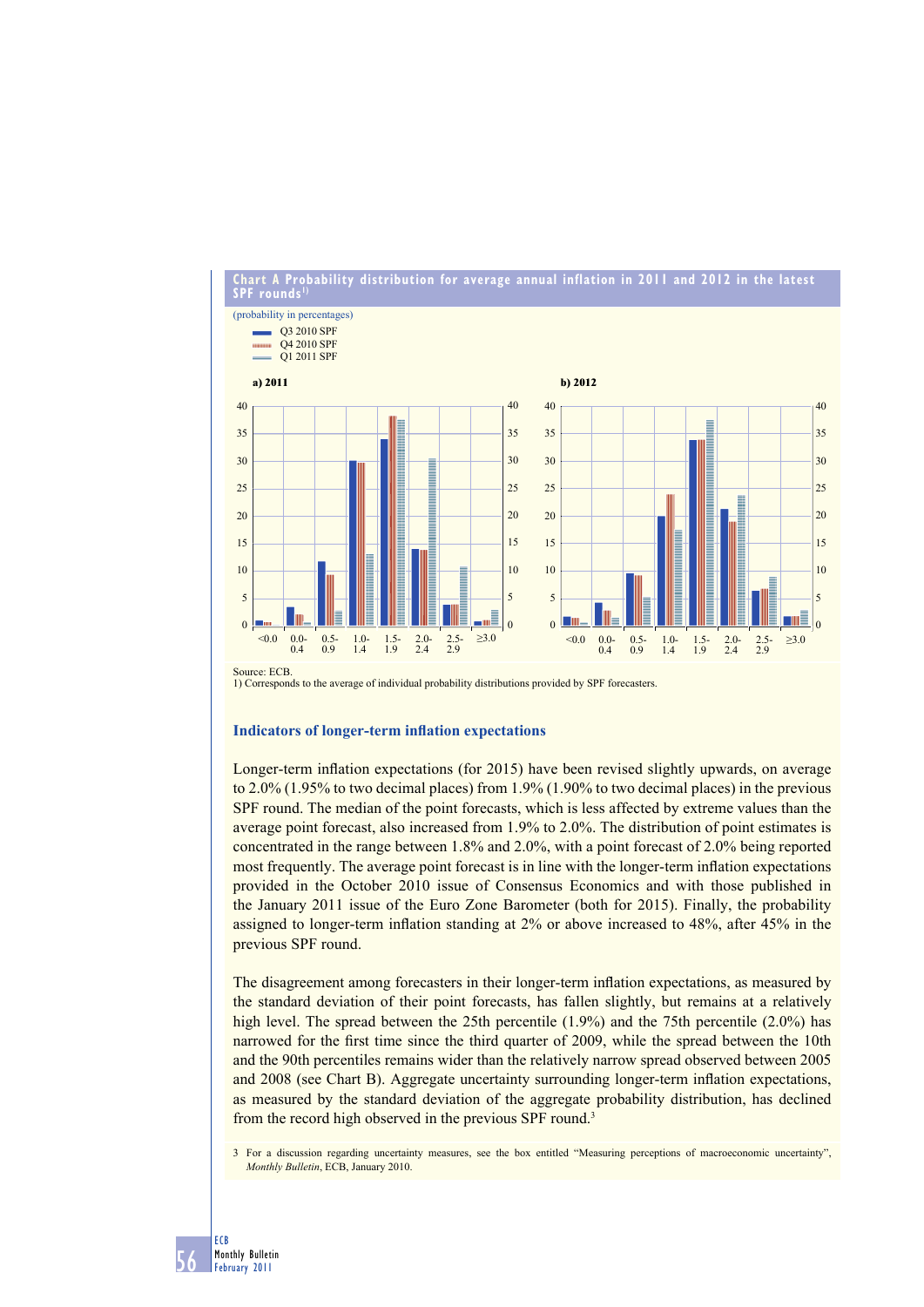### **ECONOMIC AND MONETARY DEVELOPMENTS**

Prices and costs

**forecasts of the SPF respondents** (annual percentage changes) range between 25th and 75th percentiles range between 10th and 90th percentiles **CONTRACTOR**  $\Lambda$ **Service** median of the point forecasts  $\Rightarrow$ 



**Chart B Longer-term (2015) inflation point** 



**Chart C Longer-term inflation expectations** 

Source: ECB.

Sources: Consensus Economics, Euro Zone Barometer, Reuters and ECB calculations.

The expectations of professional forecasters compiled in this survey can be compared with measures of inflation expectations derived from financial markets. The latter fell significantly in the course of 2010, but have rebounded again since December, albeit remaining at levels consistent with price stability. In fact, these measures incorporate not just the level of expected inflation, but also an additional premium to compensate bond investors for inflation risks. In general, they are also more volatile than survey-based measures, owing not only to the volatility of the inflation risk premium, but also to fluctuations in bond market liquidity conditions, particularly since the middle of 2008 (see Chart C).<sup>4</sup> For these reasons, the volatility observed in these measures should not be interpreted mechanically as reflecting revisions in market participants' long-term inflation expectations.<sup>5</sup>

## **Real GDP growth expectations**

The SPF respondents now expect euro area real GDP to grow by 1.6% in 2011. This represents an upward revision (of 0.1 percentage point) to their growth assessment for 2011 in the previous SPF round. Growth expectations for 2012 remain unchanged at 1.7% (see the table).

The SPF growth expectations for 2011 and 2012 are within the ranges reported in the December 2010 Eurosystem staff macroeconomic projections for the euro area and slightly above the latest Consensus Economics and Euro Zone Barometer forecasts for 2011 and 2012.

<sup>4</sup> See also the article entitled "Measures of inflation expectations in the euro area", *Monthly Bulletin*, ECB, July 2006 and the article entitled "Inflation expectations in the euro area: a review of recent developments" in this issue of the Monthly Bulletin.

<sup>5</sup> For further discussion on the impact of the financial market crisis on market-based measures of inflation expectations, see the box entitled "Recent increases in real yields and their implications for the analysis of inflation expectations", *Monthly Bulletin*, ECB, November 2008. Recent developments in financial market indicators of inflation expectations are discussed in Section 2.4 of the Monthly Bulletin.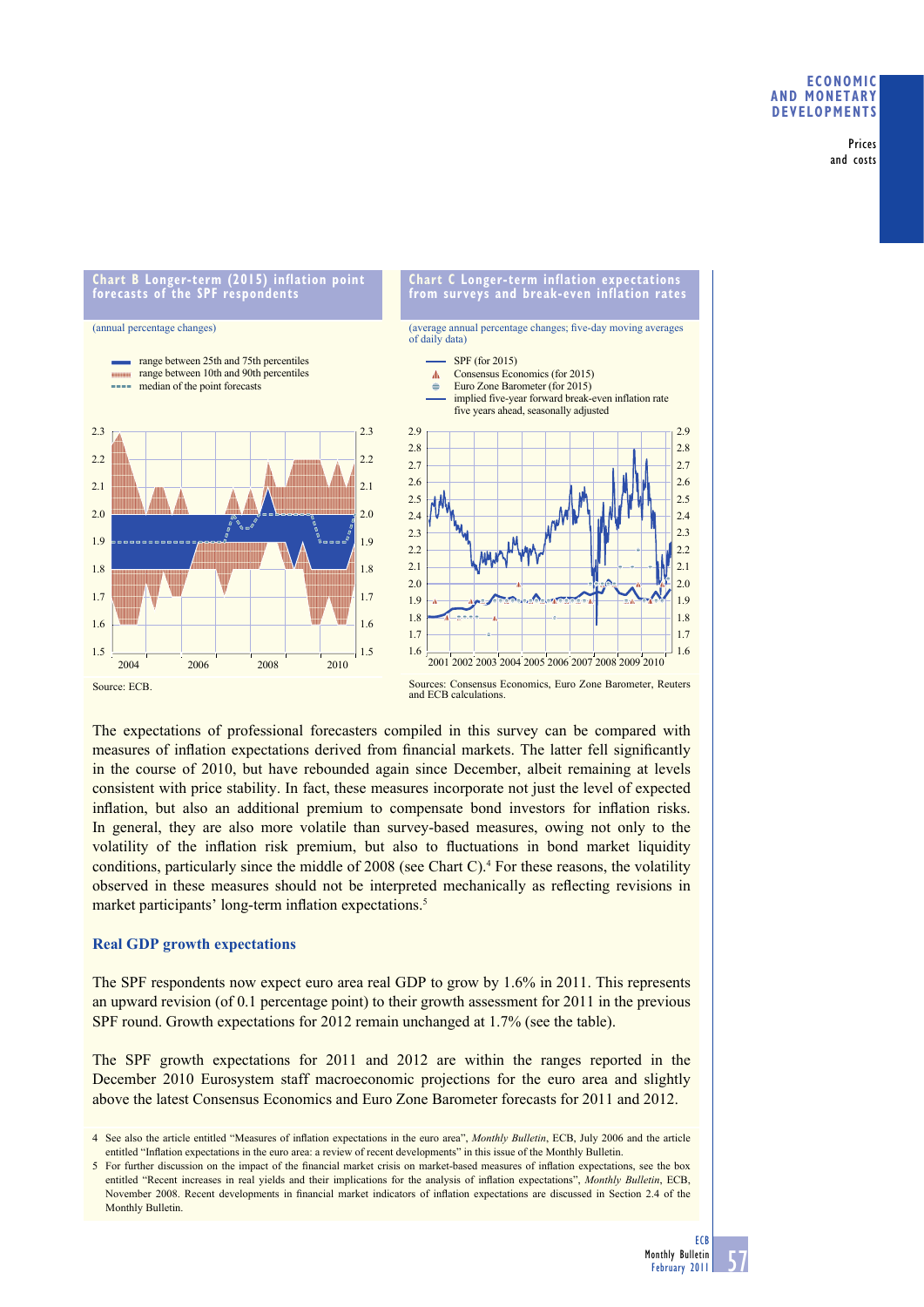

distribution for average annual real GDP growth in 2011 and 2012 in the **D** Probability<br>SPF rounds<sup>1)</sup>

Source: ECB. 1) Corresponds to the average of individual probability distributions provided by SPF forecasters.

The aggregate probability distribution for 2011 has shifted considerably towards higher outcomes, as respondents now assign a 39% probability to outcomes between 1.5% and 1.9%, and a lower probability (27%) to the range between 1.0% and 1.4%. With regard to 2012, the aggregate probability distribution has also shifted upwards compared with the previous SPF round, albeit to a smaller extent, and is also concentrated in the range between 1.5% and 1.9% (see Chart D).

The level of uncertainty surrounding one-year-ahead and two-year-ahead real GDP forecasts has not changed from the previous SPF round. The balance of risks to the average point forecast of real GDP growth is assessed to be on downside for both 2011 and 2012. According to respondents' comments, the main downside risks to the growth outlook are: i) stronger adverse effects stemming from ongoing fiscal consolidation and possible additional measures; and ii) the continued deleveraging and consolidation of the financial sector. In terms of upside risks, several respondents mention a further strengthening of domestic demand, both business investment and private consumption, particularly in Germany. Finally, respondents have different views on the risks to growth in the world economy.

SPF longer-term growth expectations (for 2015) have been revised slightly upwards to 1.9%. The SPF assessment is in line with that of the Euro Zone Barometer (January 2011 issue) and 0.2 percentage point higher than that of Consensus Economics (October 2010 issue). Looking at the individual probability distributions, the respondents assess the balance of risks for longer-term growth to be on the downside.